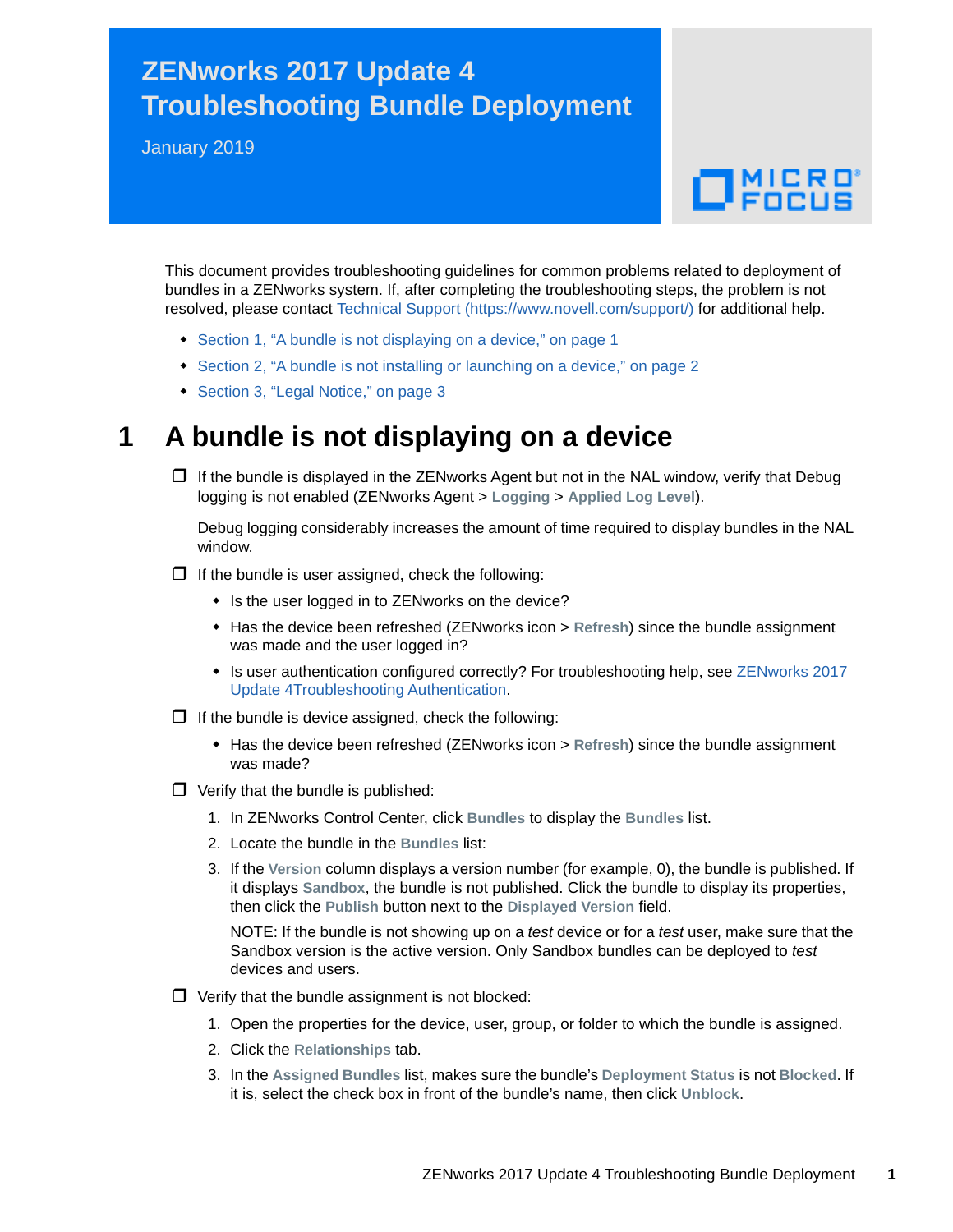$\Box$  If the bundle assignment is through a device group or folder, check the following:

- Is the device is a member of the group or folder?
- If the bundle assignment is to a dynamic device group, has the group refreshed after the device was added to the group? To refresh a dynamic device group, select the check box in front of the group in the **Devices** list, then click **Action** > **Update Group Membership**.
- $\Box$  If the bundle assignment is through a user group or folder, make sure that the user is a member of the group or folder.
- $\Box$  Click the bundle to display its properties, then check the following:
	- **Enabled:** Is the bundle enabled? Disabled bundles are not applied to devices. To check, click the **Summary** tab and verify that the **Enabled** setting is **Yes**.
	- **Availability schedule:** Has an Availability schedule been set that restricts when the bundle is available. To check, click the **Relationships** tab, locate the device in the **Device Assignments** list or the user in the **User Assignments** list, then click the **Assignment Details** link to display the Availability schedule.
	- **System requirements:** Have system requirements been defined that cause the bundle to not show up on the device. To check, click the **Requirements** tab and compare the defined system requirements against the device.
	- **Run once:** Is the Run Once option enabled on the bundle. To check, click the **Actions** tab, click the **Launch** tab, then click **Options**.
- $\Box$  Ensure that DNS is working correctly by performing an nslookup (on the device) of the IP address or DNS name of the Primary or Satellite Server from which the device receives its bundle content. You can run  $zac$   $zc$   $-1$  on the device to see the IP addresses and DNS names of the content servers.
- $\Box$  On the device, run the zac retr command at a console prompt to reestablish trust between the device and the ZENworks servers:

#### <span id="page-1-0"></span>**2 A bundle is not installing or launching on a device**

- $\Box$  If the installation or launch error states that the device can't download the bundle content because the ZENworks server is not available, the problem is the result of a content replication issue among the ZENworks servers.
- $\Box$  Has the bundle ever worked on the device? If yes, what changed? If you have Auditing enabled to track bundle modifications, click the bundle to display its properties, click the **Audit** tab, then see if any modifications have been made to the bundle recently.
- $\Box$  If the bundle runs a script or executable, can the script or executable run on the device independent of the bundle?
- $\Box$  Click the bundle to display its properties, then check the following:
	- **Rights for bundle actions:** Click the **Actions** tab, then review the **Distribute**, **Install**, and **Launch** action sets. Does the device's user have the rights needed to perform the actions? If a Dynamic Administrator User is being used, are the appropriate credentials being used, especially to access any network files?
	- **Requirements for bundle actions:** Do any of the **Distribute**, **Install**, and **Launch** actions have requirements that are not met by the device? To see an action's requirements, click the action to display the Edit Action dialog box, then click the **Requirements** tab.